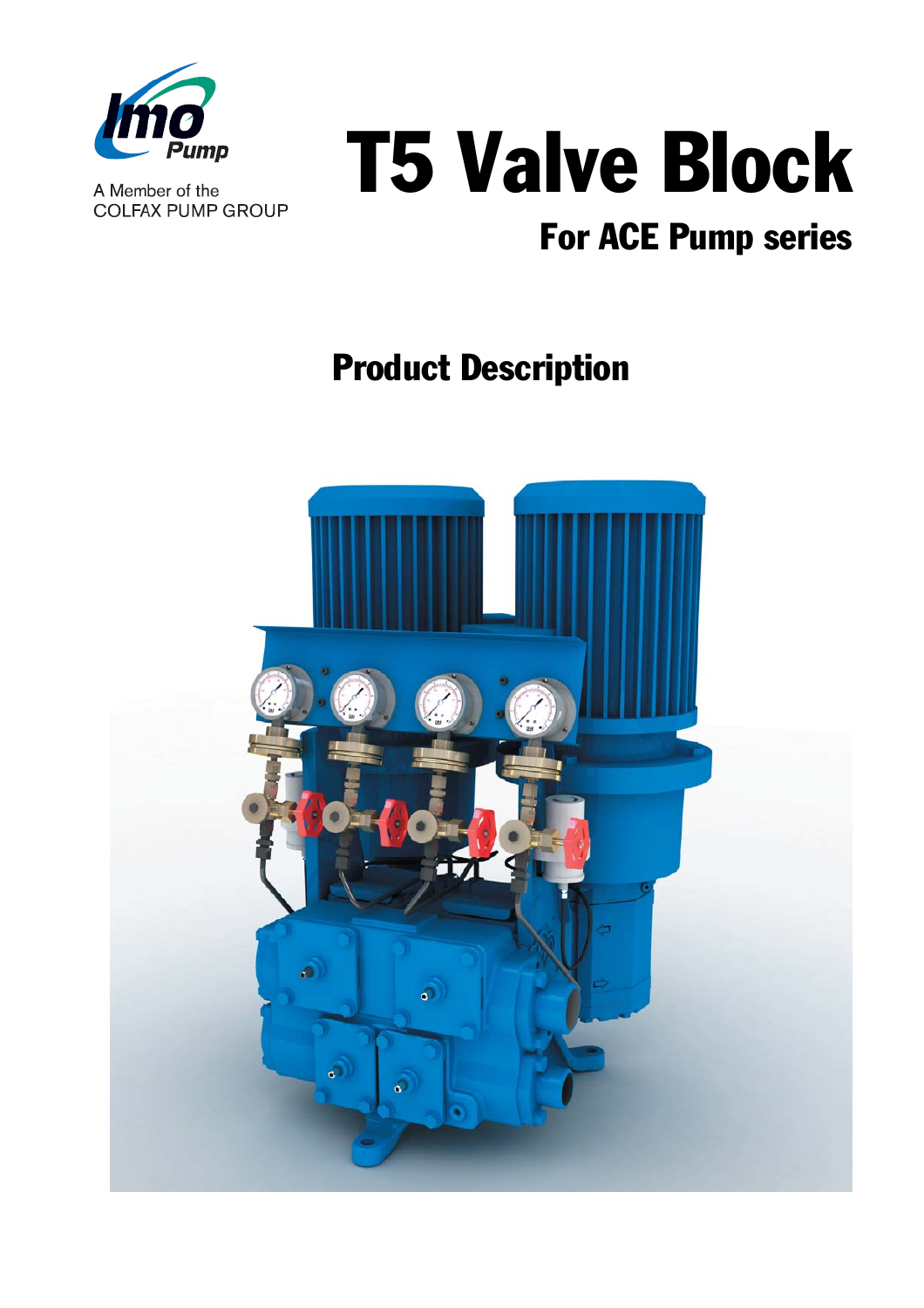#### **Valve block for dual pump installation**

In all application were there is a demand for two pumps, either for redundancy or for operational reasons, a valve block is an option to save space and installation cost.

The valve block can be equipped with IMO ACE series of pumps that have a flow range up to  $11 \text{ m}^3/\text{h}$ .

The valve block is a substitute for a number of components normally installed in a dual pump application such as:

- Welding joints
- Shut off valves on in and outlet side
- Non return valves
- Strainers
- Pressure gauge adapters



*System drawing of the T5 Valve Block. In a conventional system each component has to be added manually*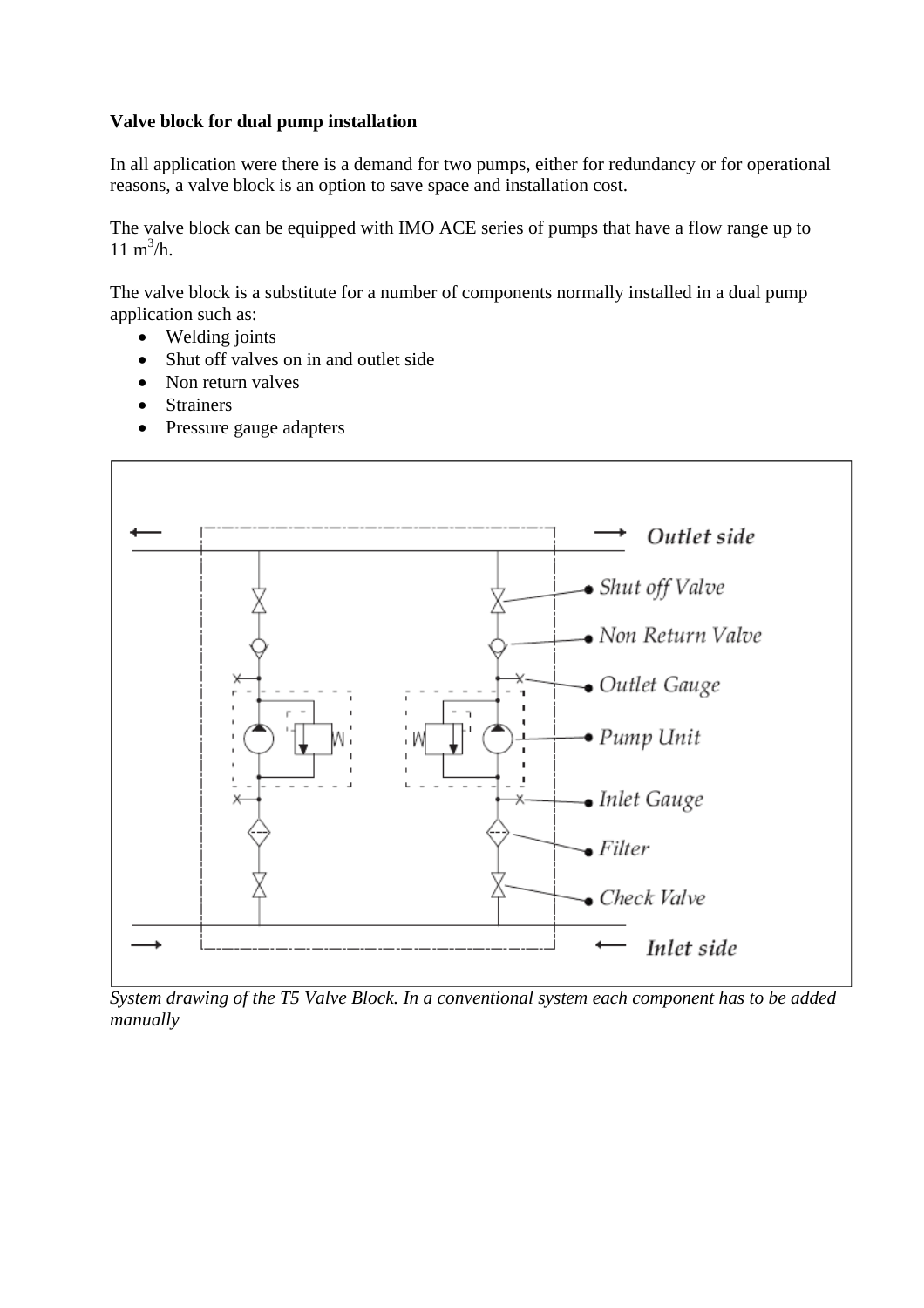#### **Function of the valve block**

The block is equipped with inlet and outlet ports on both sides; hence there are several options for inlet outlet configurations. The valve block is delivered with one set of inlet - outlet flanges and one set of blind flanges.

The inlet and outlet chambers are equipped with a shut off valves regulated by an Allen key if one of the pumps or the filter has to be removed during operation. The shut off valves on the outlet side are a combined non return valve that prevents reversed flow through the non operating pump.

Before the inlet of the pump, flow passes through the filter chamber equipped with 500  $\mu$ m strainers. The covers for the filter chambers are equipped with de-pressurizing plugs and a protection cover to avoid opening when the chambers are pressurized.

In the lower end there is a drainage plug to drain the valve block in case of service or inspection.



*Cross section of the T5 Valve Block showing the inlet flow passing by the open shut off valve through the strainer and into the pump. From the pump the flow is transported to the outlet side were the combined shut off/non return valve is located.* 

#### **Operating modes**

- 1. One pump in operation and one in stand-by
- 2. Both pump are operating

The valve block can be equipped with different size pumps to full fill three flow demands; Low flow pump in operation, large flow pump in operation, both pumps in operation.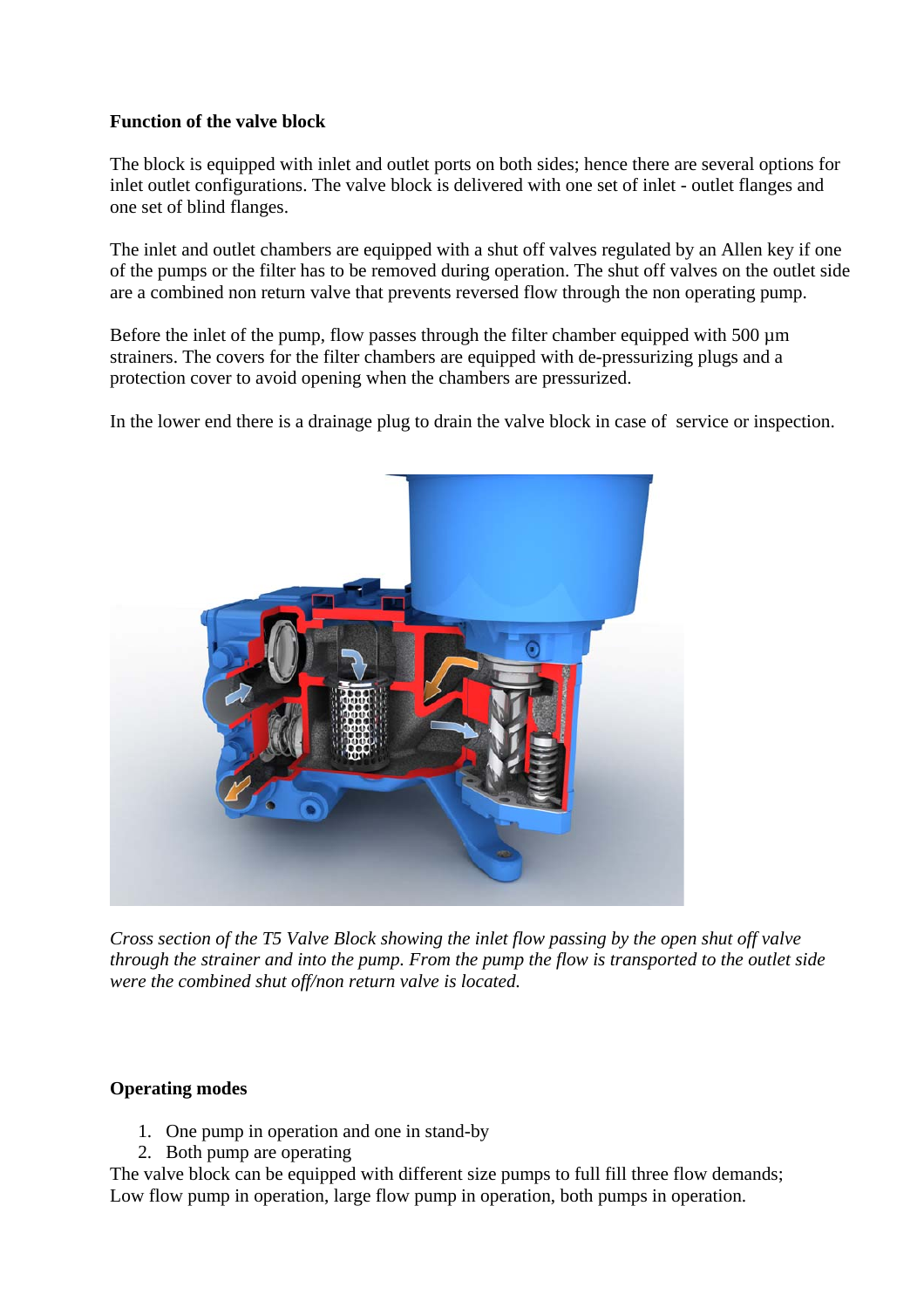

#### **Components**

- 1. Valve Block Body
- 2. Inlet pressure gauge adapter (Outlet pressure gauge on backside of block, not shown)
- 3. In and outlet flange set, including bolts, washers and o-rings
- 4. Shut off valves inlet side
- 5. Drainage plug
- 6. Combined shut off and non return valves, outlet side
- 7. Outlet valve covers, including bolts, washers and o-rings
- 8. Inlet valve covers, including bolts, washers and o-rings
- 9. Blind flanges for optional in and outlet position, including bolts, washers and o-rings 10. Filter baskets
- 11. Filter chamber covers, including bolts, washers, gaskets, plugs and protection plate